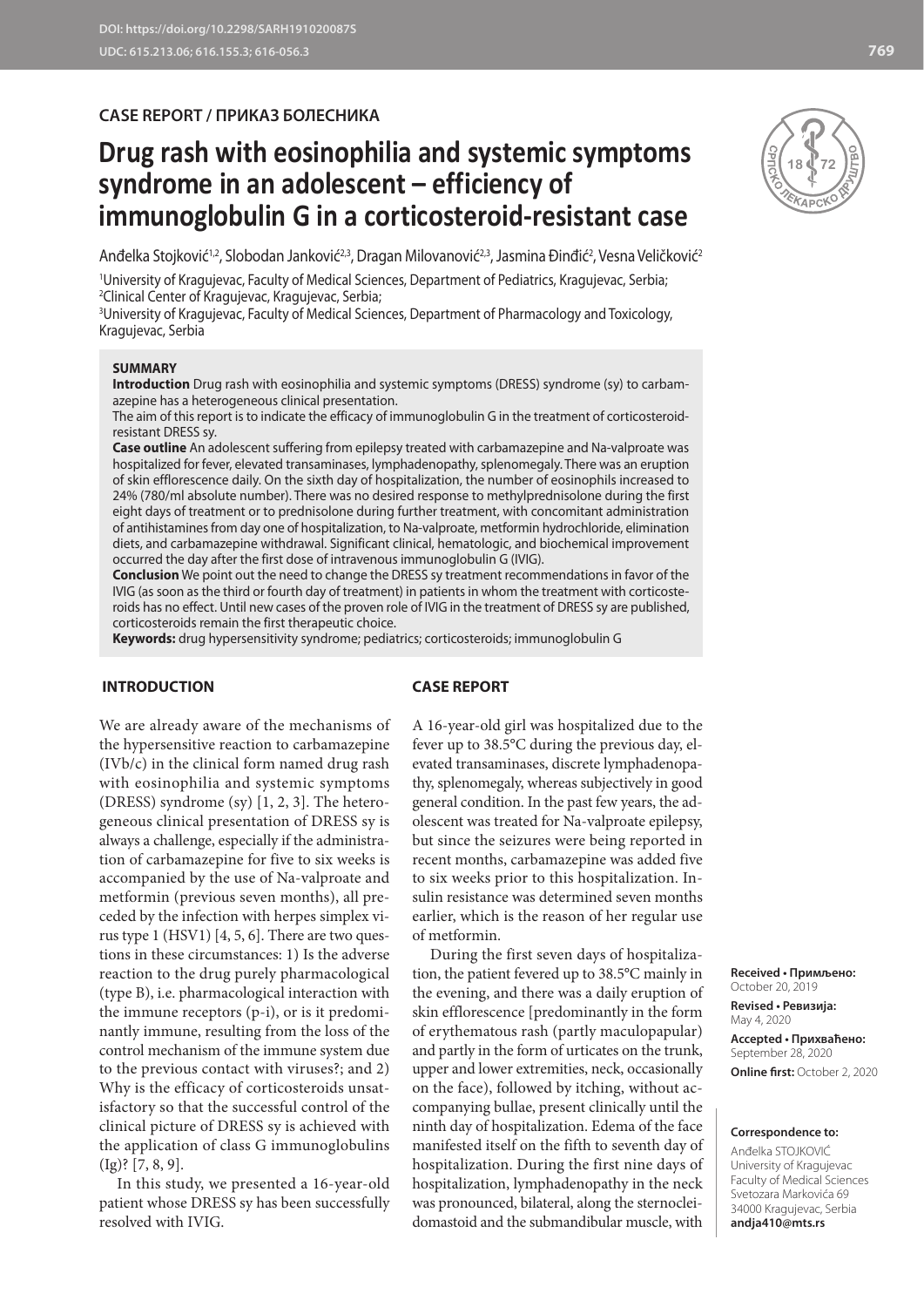nodules up to 2 cm in diameter, arranged in a row, painless and mobile relative to the base. During this period, the adolescent had normal vital functions, including adequate diuresis, but easily adynamic, which is due to the disease and the use of double doses of antihistamines (cetirizine).

Hematological and biochemical analyzes performed upon admission showed the following: leukopenia  $(3.9 \times$ 10-9 l) with 21% monocytes and 10% eosinophils (380/ml absolute number), CD4/CD8 ratio was 1031/637/ul (1.62), total CD3 was 1714/ul; high values of transaminase AST was 164 IU/l, ALT was 125 IU/l, gamma-GT was 780 IU/l, lactic dehydrogenases 925 U/l, alkaline phosphatases 553 IU/l, B-type natriuretic peptide 1395 pg/ml, CRP 27 mg/l, and at the same time reduced values of fibrinogen-C (1.9 g/l), activated thromboplastic time of 22.4 seconds, serum IgG concentration of 6.64 g/l, and vitamin D of 10.7 ng/ml. The consumption of IgG in addition to normal serum IgE, IgA, IgM values was followed by the increase in C3 (2.87 g/l) and C4 (0.59 g/l) complement components.

On the fifth day of hospitalization, the number of eosinophils increased to 12% (720/ml absolute number), and on the sixth day of hospitalization to 24% (780/ml absolute number), while at the same time monocytosis was maintained at 17%. Both disorders in blood cells' number were normalized by day 16 of hospitalization. Platelet and erythrocyte counts were always within normal limits. Splenomegaly was pronounced on the ninth day of hospitalization  $(134 \times 82 \text{ mm})$ , and normalized by the 16th day of hospitalization, and hepatomegaly was pronounced on the 16th day of hospitalization (anteroposterior diameter of 160 mm), and normalized by the 24th day of hospitalization.

Serologic testing revealed an elevated IgG antibody titer for HSV1, while within the normal range were the titers of other antibodies (HSV1-IgM, HSV2-IgG and IgM, as well as IgG- and IgM- for Epstein–Barr virus, heterophilic antibodies, cytomegalovirus, *Toxoplasma*, parvoB19, hepatitis A, C, HBsAg, *Mycoplasma pneumoniae*, antistreptolysin titer, lupus antibodies LAC and LAC-SCT). The following biochemical analyses from serum were within the reference ranges: erythrocyte sedimentation, procalcitonin, prothrombin time, international normalized ratio, D-dimer, ferritin, gas analysis, ionogram, glycemia, hemoglobin-A1c, urea, creatinine, proteins, albumin, troponin-hs-I, creatinine kinase, muscle creatinine kinase, valproic acid level, thyroid stimulating hormone, free thyroxine, antinuclear antibodies. No nasal and pharyngeal swab revealed pathogenic germs, nor did the examination of the stool reveal intestinal parasites and *Giardia lamblia*. Urinalysis, occult bleeding stools, lung, and heart X-rays, heart and kidney and pancreatic ultrasound findings, spirometric findings, pulmonary, cardiac, and infectological clinical examinations were all within the reference values. The neurological finding was unchanged compared to the previous period.

#### **DISCUSSION**

Significant clinical, hematologic and biochemical improvement occurred the day after the first dose of IVIG, i.e.

the IVIG therapy was life-saving in this case [10, 11]. In fact, we started treatment according to RegiSCAR scoring: six out of six criteria for DRESS sy were established and according to this, the treatment was performed with a corticosteroid at a dose of 1 g/kg of body weight (methylprednisolone) intravenously (iv) for eight days with continued antihistamine (cetirizine was administered at twice the regular dose) as well as with the elimination diet, withdrawal of carbamazepine on day sixth of hospitalization, and increased doses of Na-valproate of 1500 mg/day [5]. As the described clinical picture was maintained until the ninth day of hospitalization, and despite the eight days administration of methylprednisolone (iv), the treatment was continued with iv IgG (IVIG, human normal immunoglobulin for intravenous use), even though the indication was not justified by the data from controlled clinical studies but based on case reports [10, 11, 12]. Two doses of IVIG were administered at 0.4 g/kg in eight-day intervals. There was no desired response to methylprednisolone during the first eight days of either treatment nor to prednisolone during further treatment, with concomitant administration of antihistamines from day one of hospitalization, Na-valproate, metformin hydrochloride, elimination diets, and carbamazepine withdrawal. No adverse effects were observed after the administration of two doses of IVIG.

The systemic corticosteroid acts nonspecifically on the tissue by inhibiting the local immune response of the tissue to various stimuli and injuries but does not block the release of mediators, which is the rationale for the ineffective administration of corticosteroids in the present case [13]. However, according to scarce but important literature data, IVIG modulates cytokine production, complement cascades, turnover of B and T cells and neutralization of autoantibodies, thus explaining the effect of treatment and improving the clinical picture the day following administration of the first IVIG dose case [6, 14–17].

Fowler et al.[18] indicated clear gaps in our current understanding of DRESS sy, and pointed to the need for the old test (patch) and new diagnostic tests to screen the patients before starting them on carbamazepine (interleukin-15 and microRNA-122 in the serum), and stated that certain authors favor IVIG and plasma exchange to steroids for the treatment of DRESS sy. Some Korean authors found approximatively 17% of children with adverse skin reactions to antiepileptic drugs (most commonly with aromatic ring in the chemical structure) and significant associations with genes encoding the human leukocyte antigen alleles (e.g. HLA-B\*15:02), which indicates the need for genetic testing [19]. The Korean authors published results of the national study and consideration that IVIG monotherapy or the combination of corticosteroids and IVIG might reduce the mortality rate in severe DRESS sy related to antiepileptic drugs [20].

In conclusion, we join the authors who favor the treatment of DRESS sy using IVIG, and we point out the need to change the order of recommendations in the current treatment recommendations for DRESS sy in favor of IVIG [5, 6, 9–18, 20]. IVIG should be considered as a secondline treatment as soon as possible in patients in whom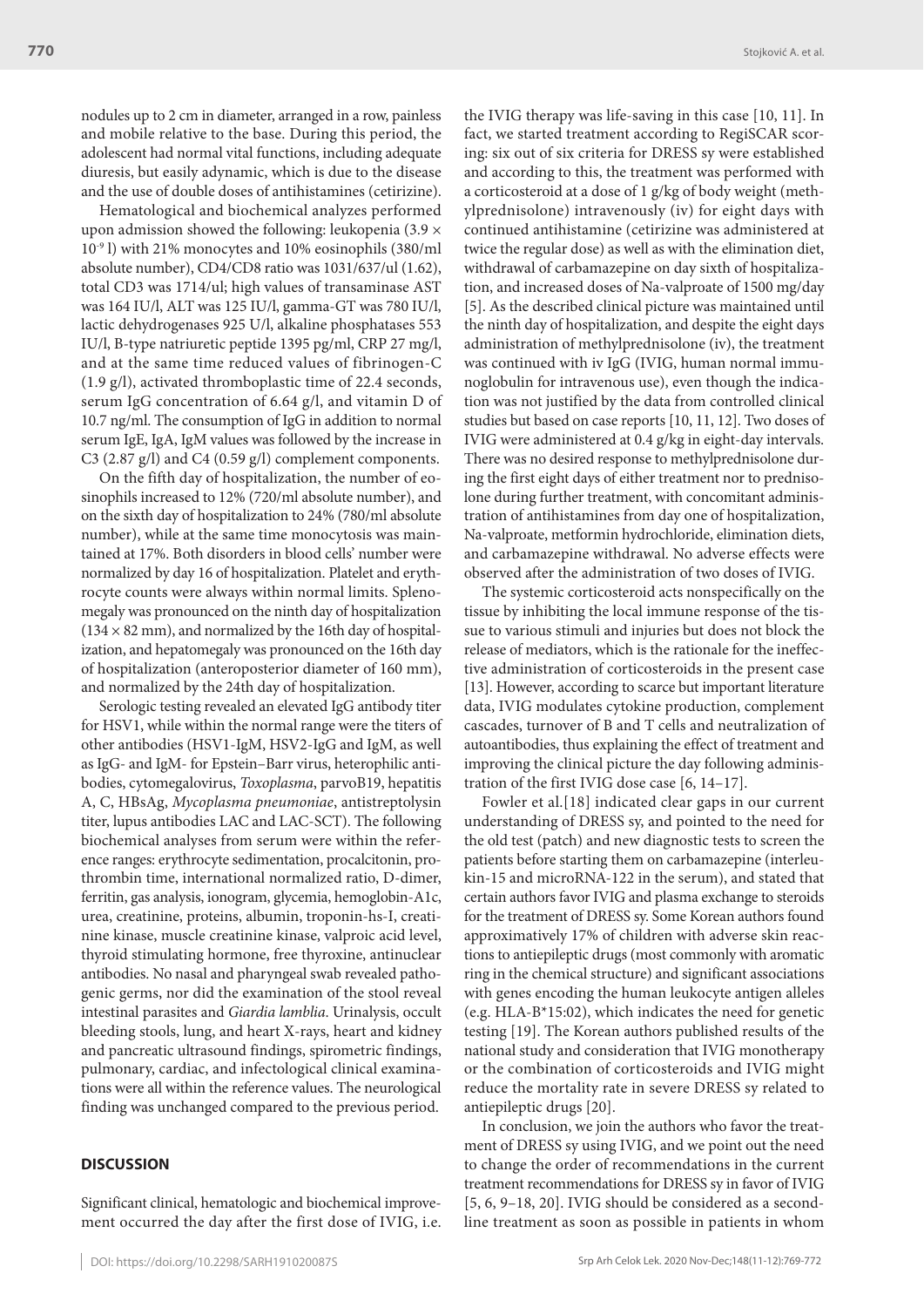corticosteroid treatment failed. There is not enough experience for a recommendation that IVIG should be used as the first-line treatment. We advocate for an early introduction of IVIG as early as the third or fourth day from unsuccessful corticosteroid treatment. Further, it is necessary that similar case reports should be collected. Only when new reports on the same topic arrive, corticosteroid treatment shall be considered as second-line, which would have the following consequence – the identification of DRESS sy in children, through pharmacopoeias worldwide, as a proven indication area for IVIG, which is what we advocate. Finally, we invite the professional and scientific community to specify, through subsequent case reports

### **REFERENCES**

- Pichler WJ, Hausmann O. Classification of Drug Hypersensitivity into Allergic, p-i, and Pseudo-Allergic Forms. Int Arch Allergy Immunol. 2016;171(3–4):166–79.
- 2. Sarajärvi P, Kubin M, Tasanen K, Huilaja L. How to identify DRESS, drug reaction with eosinophilia and systemic symptoms? Duodecim. 2017;133(1):43–51.
- 3. Pichler, WJ. Immune pathomechanism and classification of drug hypersensitivity. Allergy. 2019;74(8):1457–71.
- 4. Pannu AK, Saroch A. Diagnostic criteria for drug rash and eosinophilia with systemic symptoms. J Family Med Prim Care. 2017;6(3):693–4.
- 5. Mockenhaupt M. Regiscar International registry of severe cutaneous adverse reactions (scar) to drugs and collection of Biological samples study protocol. France: Freiburg University, Germany and Jean-Claude Roujeau, Paris XII University; 2010.
- 6. Cho YT, Yang CW, Chu CY. Drug Reaction with Eosinophilia and Systemic Symptoms (DRESS): An Interplay among Drugs, Viruses, and Immune System. Int J Mol Sci. 2017;18(6):1243.
- 7. Kardaun SH, Sekula P, Valeyrie-Allanore L, Liss Y, Chu CY, Creamer D, et al. Drug reaction with eosinophilia and systemic symptoms (DRESS): an original multisystem adverse drug reaction. Results from the prospective RegiSCAR study. Br J Dermatol. 2013;169(5):1071–80.
- 8. Chen YC, Chang CY, Cho YT, Chiu HC, Chu CY. Long-term sequelae of drug reaction with eosinophilia and systemic symptoms: a retrospective cohort study from Taiwan. J Am Acad Dermatol. 2013;68(3):459–65.
- 9. Isaacs M, Cardones AR, Rahnama-Moghadam S. DRESS syndrome: clinical myths and pearls. Cutis. 2018;102(5):322–6.
- 10. Marcus N, Smuel K, Almog M, Prais D, Straussberg R, Landau D, et al. Successful Intravenous Immunoglobulin Treatment in Pediatric Severe DRESS Syndrome. J Allergy Clin Immunol Pract. 2018;6(4):1238–42.
- 11. Han XD, Koh MJ, Wong SMY. Drug reaction with eosinophilia and systemic symptoms in a cohort of Asian children. Pediatr Dermatol. 2019;36(3):324–9.

and well-designed controlled clinical studies, the dose of IVIG for the DRESS sy indication area in children, especially caused by carbamazepine, and in light of previous and current viral infections. Unquestionably, the culprit drug should be discontinued immediately.

Informed consent was obtained from the patient's parent prior to her participation in treatment and the parent was informed of the introduction of each drug throughout treatment.

This paper was done in accordance with the institutional committee on ethics.

#### **Conflict of interest:** None declared.

- 12. Wilcox O, Hassanein M, Armstrong J, Kassis N. Case report: atypical presentation of vancomycin induced DRESS syndrome: a case report and review of the literature. BMC Pulm Med. 2017;17(1):217.
- 13. Ramamoorthy S, Cidlowski JA. Corticosteroids: Mechanisms of Action in Health and Disease. Rheum Dis Clin North Am. 2016;42(1):15–31.
- 14. Chio JCT, Wang J, Badner A, Hong J, Surendran V, Fehlings MG. The effects of human immunoglobulin G on enhancing tissue protection and neurobehavioral recovery after traumatic cervical spinal cord injury are mediated through the neurovascular unit. J Neuroinflammation. 2019;16(1):141.
- 15. Husain Z, Reddy BY, Schwartz RA. DRESS syndrome: Part II. Management and therapeutics. J Am Acad Dermatol. 2013;68(5):709.e1–720.
- 16. Scheuerman O, Nofech-Moses Y, Rachmel A, Ashkenazi S. Successful treatment of antiepileptic drug hypersensitivity syndrome with intravenous immune globulin. Pediatrics 2001;107(1):E14.
- 17. Fields KS, Petersen MJ, Chiao E, Tristani-Firouzi P. Case reports: treatment of nevirapine-associated dress syndrome with intravenous immune globulin (IVIG). J Drugs Dermatol. 2005;4(4):510–3.
- 18. Fowler T, Bansal AS, Lozsádi D. Risks and management of antiepileptic drug induced skin reactions in the adult out-patient setting. Seizure. 2019;72:61–70.
- 19. Kim HK, Kim DY, Bae EK, Kim DW. Adverse Skin Reactions with Antiepileptic Drugs Using Korea Adverse Event Reporting System Database, 2008–2017. J Korean Med Sci. 2020;35(4):e17.
- 20. Park CS, Kang DY, Kang MG, Kim S, Ye YM, Kim SH, et al.; Korean Registry of Severe Cutaneous Adverse Reactions Consortium. Severe Cutaneous Adverse Reactions to Antiepileptic Drugs: A Nationwide Registry-Based Study in Korea. Allergy Asthma Immunol Res. 2019;11(5):709–22.